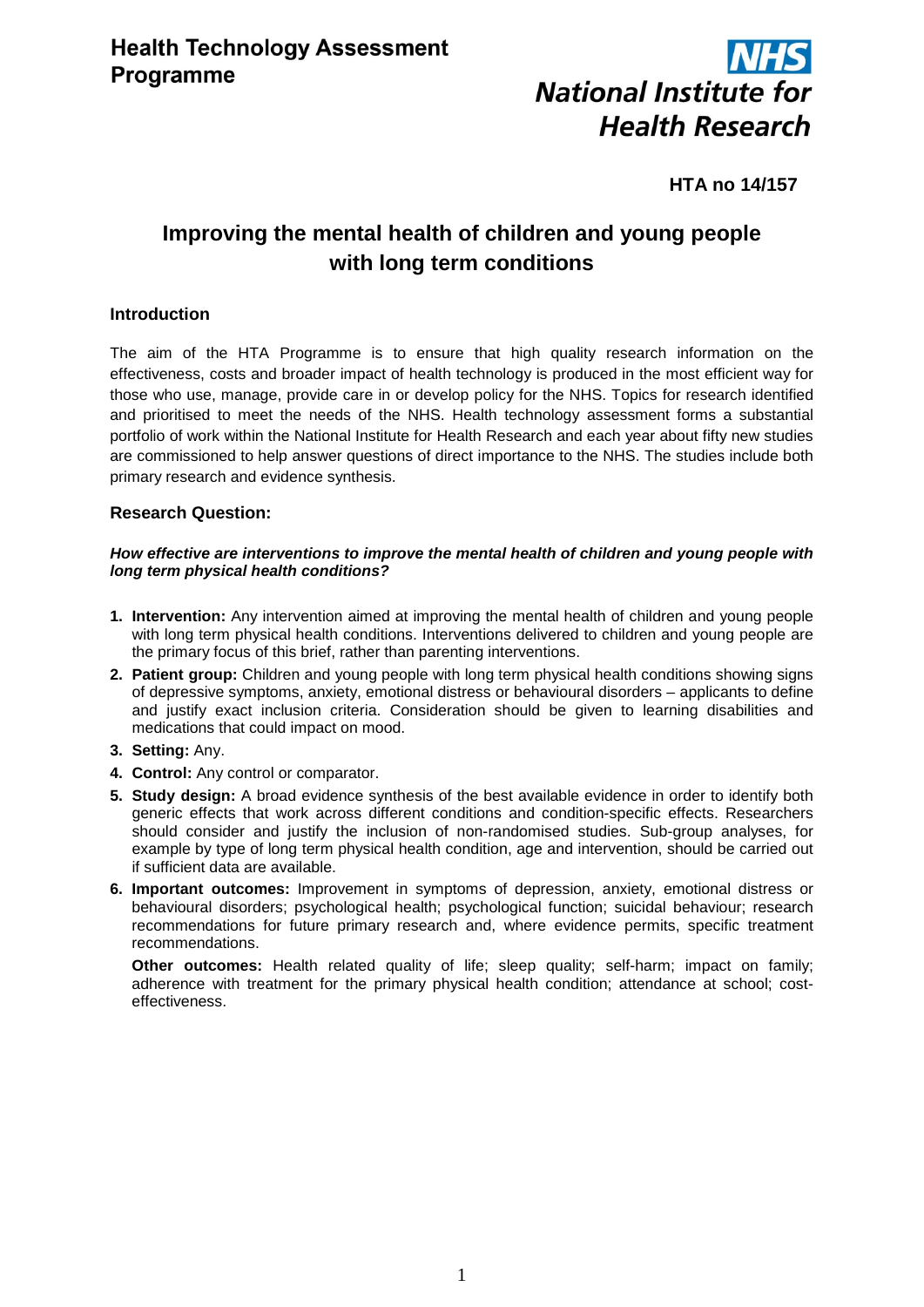#### **NHS decision problem to be addressed by this research:**

*Many childhood long term physical health conditions are a risk factor for mental health problems such as depressive symptoms, self-harm, anxiety, behavioural disorders, drug abuse, and eating disorders. In 2011, as part of the National Service Framework for Children and Young People, the Department of Health stated that much can be done to help children and young people with long term conditions experience an ordinary life. A key element of that support was said to be good mental health input to maximise emotional well-being and prevent or minimise problems.* 

*Recent meta-analyses have confirmed that children and adolescents with long term physical health conditions have, on average, higher levels of depressive symptoms and emotional problems than their healthy peers and called for regular screening for psychological distress and referrals for mental health services when needed. Mental health problems not only affect the young people's psychological state and quality of life but also negatively impact on treatment adherence and control of the primary long term physical health condition. There are several, often old, Cochrane reviews that have examined psychological interventions for individual long term physical health conditions but the majority included both adults and children and focussed on outcomes related to the physical health condition, rather than mental health. A broad evidence synthesis of the best available evidence is needed to examine the effectiveness of treatments to improve the mental health of children and young people with a variety of long term physical health conditions. The review should build on previous reviews, should identify both generic effects that work across different conditions and condition-specific effects, and should identify where future primary treatment trials might be needed.*

### **Making an application**

The NIHR Health Technology Assessment Programme is funded by the NIHR, with contributions from the CSO in Scotland, NISCHR in Wales, and the Public Health Agency in Northern Ireland. Researchers from Northern Ireland and Scotland for certain NICE related calls should contact NETSCC to discuss their eligibility to apply.

If you wish to submit a proposal on this topic, complete the on-line application form at [www.nets.nihr.ac.uk/funding/hta-commissioned](http://www.nets.nihr.ac.uk/funding/hta-commissioned) and submit it on line by **17 December 2014.**

Your full proposal will be assessed by designated board members, alongside other applications submitted in the same topic area. A maximum of three proposals will be taken forward for peer review by external referees, and subsequent consideration by the HTA Commissioning Board at its meeting in **March 2015**.

In line with the government's transparency agenda, any contract resulting from this tender may be published in its entirety to the general public. Further information on the transparency agenda is at: [http://transparency.number10.gov.uk/#](http://transparency.number10.gov.uk/)

Applicants are recommended to seek advice from suitable methodological support services, at an appropriate stage in the development of their research idea and application. It is advisable to make contact at an early a stage as possible to allow sufficient time for discussion and a considered response.

The NIHR Research Design Service [\(www.nihr.ac.uk/research/Pages/ResearchDesignService.aspx\)](http://www.nihr.ac.uk/research/Pages/ResearchDesignService.aspx) can advise on appropriate NIHR Programme choice, and developing and designing high quality research grant applications.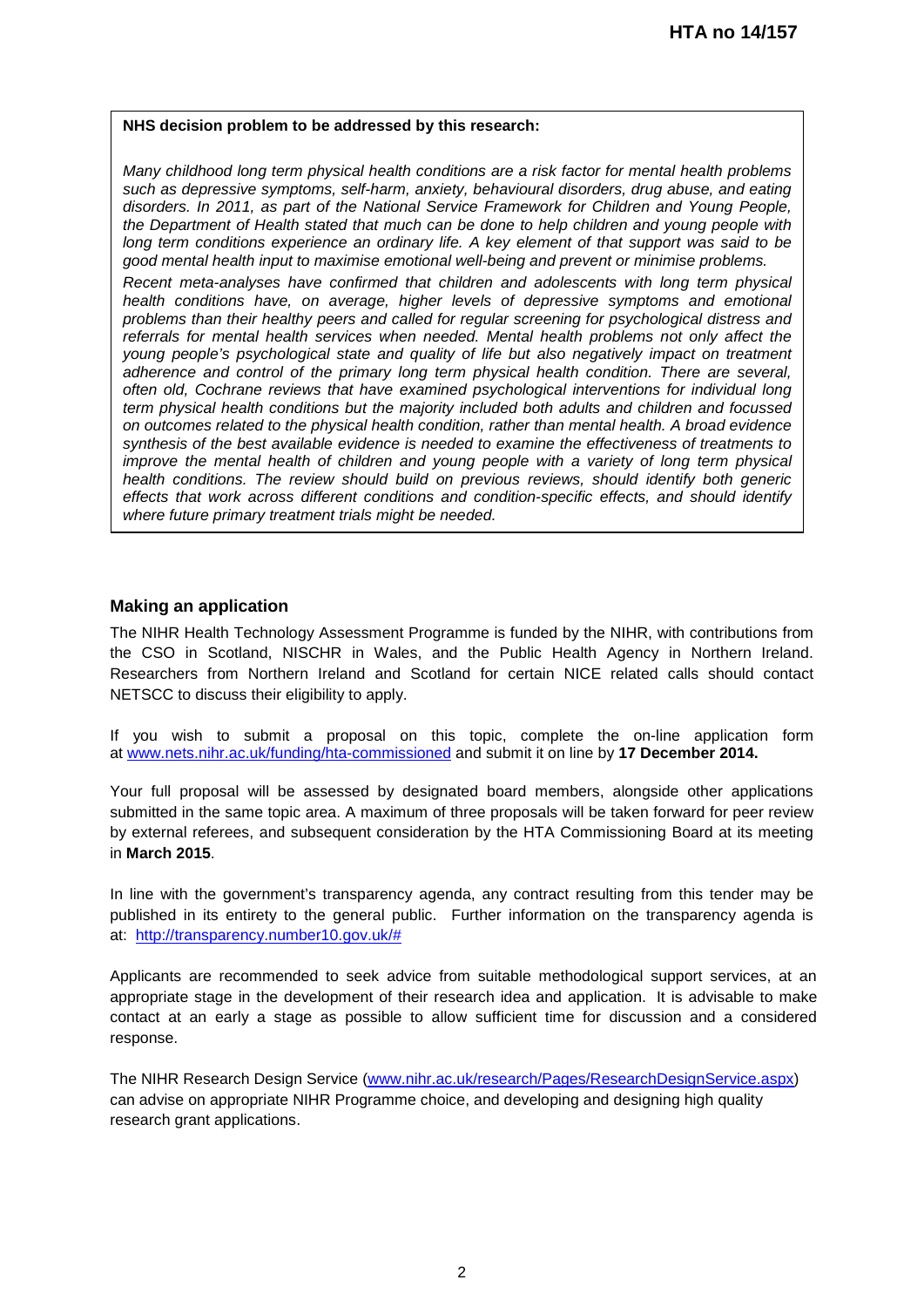### **Clinical Trials Toolkit**

Researchers designing or undertaking clinical trials are encouraged to consult the Clinical Trials Toolkit [\(www.ct-toolkit.ac.uk\)](http://www.ct-toolkit.ac.uk/home). This NIHR resource is a website designed to help researchers navigate through the complex landscape of setting up and managing clinical trials in line with regulatory requirements. Although primarily aimed at those involved in publicly funded Clinical Trials of Investigational Medicinal Products (CTIMPs), the Toolkit will also benefit researchers and R&D staff working on trials in other areas, who will find useful information and guidance of relevance to the wider trials environment.

# *Applications received electronically after 1300 hours on the due date will not be considered.*

*Please see GUIDANCE ON APPLICATIONS overleaf.*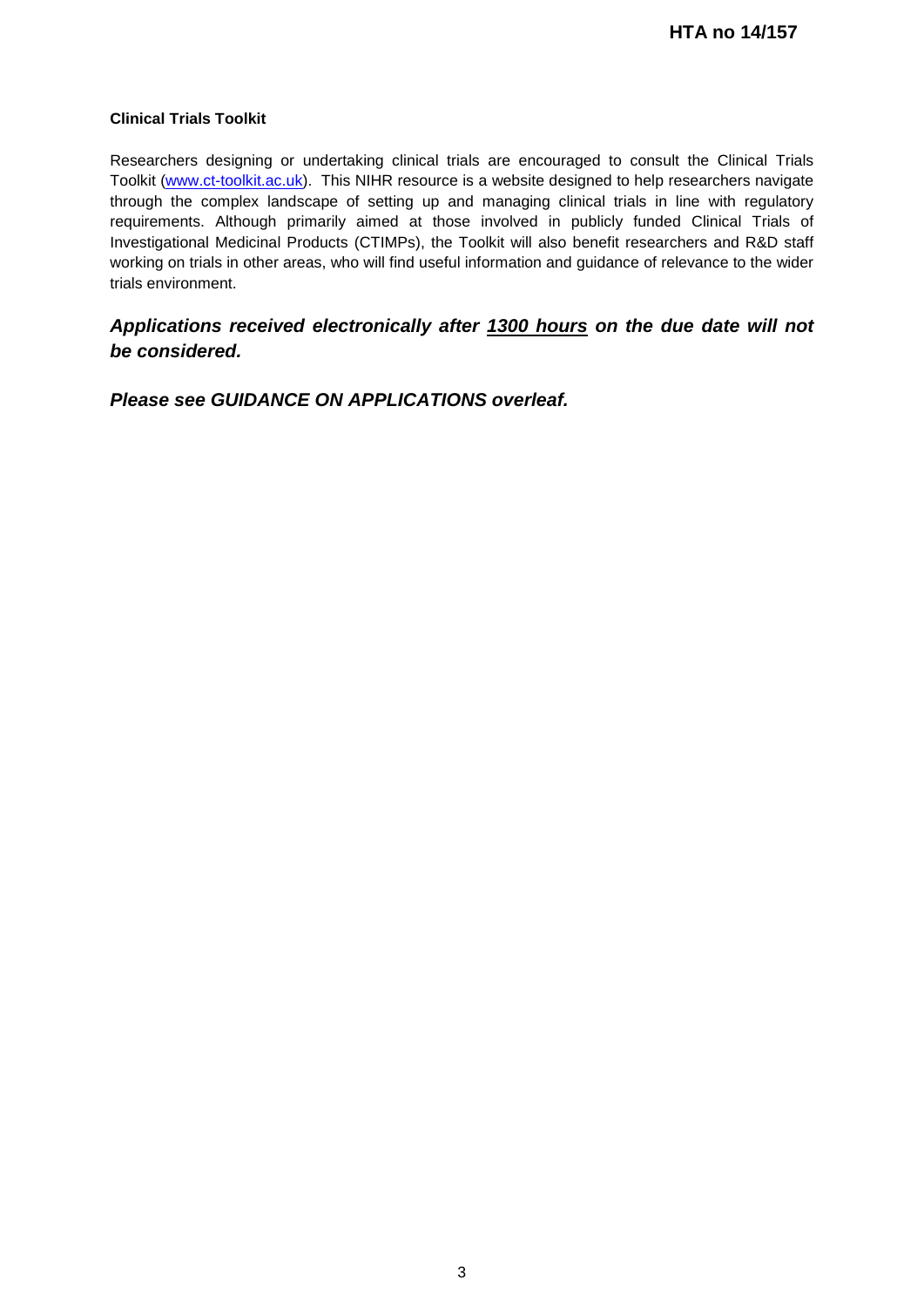# **Guidance on applications**

## **Methods**

Applicants should demonstrate knowledge of current research in the field and of systematic review methods and state how these would apply to the question posed. Valid and reliable methods should be proposed for identifying and selecting relevant material, assessing its quality and synthesising the results. Guidance on choice of appropriate methods is contained in NHS CRD Report *Systematic Reviews: CRD's guidance for undertaking reviews in health care (third edition)* [\(www.york.ac.uk/inst/crd/index\\_guidance.htm\)](http://www.york.ac.uk/inst/crd/index_guidance.htm). Where established Core Outcomes exist they should be included amongst the list of outcomes unless there is good reason to do otherwise. Please see The COMET Initiative website at [www.comet-initiative.org](http://www.comet-initiative.org/) to identify whether Core Outcomes have been established. Where policy implications are considered, the emphasis should be on assessing the likely effects of a range of policy options open to decision makers rather than a judgement on any single strategy. Where epidemiological modelling or economic evaluation is required, the range of uncertainty associated with the results should be assessed. In the assessment of cost-effectiveness, further data collection may be required to estimate resource use and costs. If there is evidence that the ratio of costs and benefits may differ between readily identifiable groups, applicants are encouraged to state how they will identify these differences.

### **Cochrane**

Applicants wishing to produce and maintain a Cochrane systematic review from a HTA commissioned systematic review should make the case in their proposal. This will need to include the approval of the relevant Cochrane Review Group (www.cochrane.org). Any additional costs associated with the initial preparation of a Cochrane review should be included in your project proposal. Maintenance costs cannot be met.

### **Diagnostics and Imaging**

In evaluating diagnostic and imaging techniques, the emphasis of the HTA Programme is to assess the effect on patient management and outcomes (particularly where changes in management can be shown to have patient benefits). Improvements in diagnostic accuracy, whilst relevant, are not the primary interest of this commissioned research programme. Applicants should justify where they consider improvements in diagnostic accuracy to be relevant to these objectives. Where there is poor evidence to link diagnostic improvements to patient benefits, part of the research may be to assess the effects of such changes on patient outcome.

### **Public involvement in research**

The HTA Programme recognises the benefit of increasing active involvement of members of the public in research and would like to support research projects appropriately. The HTA Programme encourages applicants to consider *how* the scientific quality, feasibility or practicality of their proposal *could* be improved by involving members of the public. Examples of how this has been done for health technology assessment projects can be found at [www.nets.nihr.ac.uk/ppi.](http://www.nets.nihr.ac.uk/ppi) Research teams wishing to involve members of the public should include in their application: the aims of active involvement in this project; a description of the members of the public (to be) involved; a description of the methods of involvement; and an appropriate budget. Applications that involve members of the public will not, for that reason alone, be favoured over proposals that do not but it is hoped that the involvement of members of the public will improve the quality of the application.